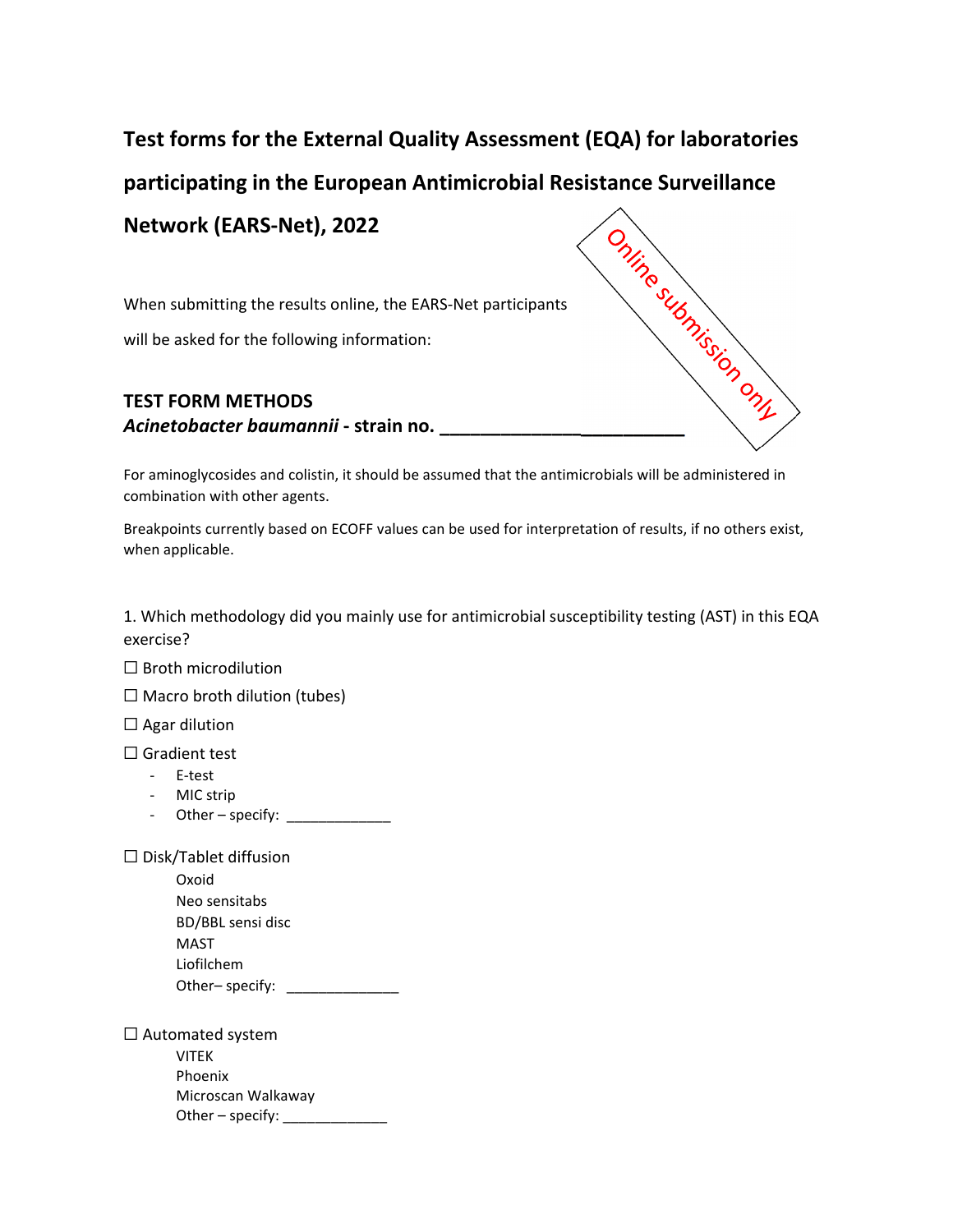

| $\Box$ Other              |
|---------------------------|
| If other, please specify: |

2. Which standard/guideline did you use when performing AST?

☐ EUCAST

☐ Other

If other, please specify: \_\_\_\_\_\_\_\_\_\_\_\_\_\_\_\_\_\_\_\_\_\_\_\_\_\_\_\_\_\_\_\_\_\_\_\_\_\_\_\_\_\_\_\_\_\_\_\_\_\_\_\_\_\_\_\_\_\_\_\_

3. Would you normally send this (invasive!) strain to a reference or other laboratory? Yes/No

4. Please change method for the relevant antibiotic(s) if it differs from the chosen method in question 1. The result will by default be set to the information provided in question 1.

| Antimicrobial | <b>Method</b> |
|---------------|---------------|
| Amikacin      |               |
| Ciprofloxacin |               |
| Colistin      |               |
| Gentamicin    |               |
| Imipenem      |               |
| Levofloxacin  |               |
| Meropenem     |               |
| Tobramycin    |               |

| <b>Strain ID</b> | <b>Antimicrobial</b> | <b>Results and interpretation</b> |                  |           |  |  |  |
|------------------|----------------------|-----------------------------------|------------------|-----------|--|--|--|
|                  |                      | $\leq$                            | MIC value (mg/L) | S/1/R/    |  |  |  |
|                  |                      | $\geq$                            | or zone diameter | <b>NA</b> |  |  |  |
|                  |                      |                                   | (mm)             |           |  |  |  |
|                  | Amikacin             |                                   |                  |           |  |  |  |
|                  | Ciprofloxacin        |                                   |                  |           |  |  |  |
|                  | Colistin             |                                   |                  |           |  |  |  |
|                  | Gentamicin           |                                   |                  |           |  |  |  |
|                  | Imipenem             |                                   |                  |           |  |  |  |
|                  | Levofloxacin         |                                   |                  |           |  |  |  |
|                  | Meropenem            |                                   |                  |           |  |  |  |
|                  | Tobramycin           |                                   |                  |           |  |  |  |